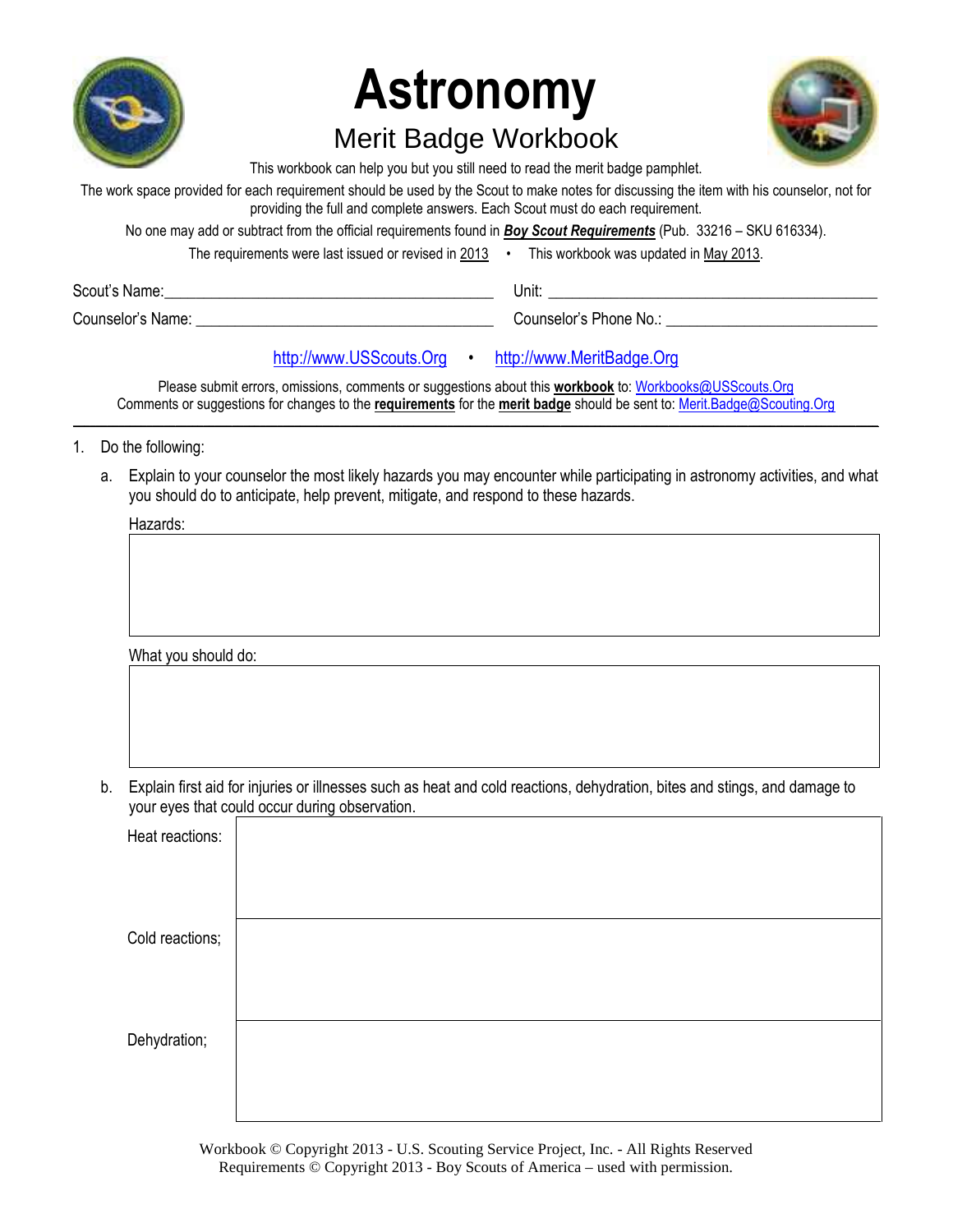|    | <b>Bites and</b><br>stings: |                                                                                                                 |
|----|-----------------------------|-----------------------------------------------------------------------------------------------------------------|
|    | Damage to your<br>eyes:     |                                                                                                                 |
| C. |                             | Describe the proper clothing and other precautions for safely making observations at night and in cold weather. |
|    | Night:                      |                                                                                                                 |
|    | Cold Weather:               |                                                                                                                 |
|    |                             |                                                                                                                 |
|    |                             | Then explain how to safely observe the Sun, objects near the Sun, and the Moon.                                 |
|    |                             |                                                                                                                 |

2. Explain what light pollution is and how it and air pollution affect astronomy.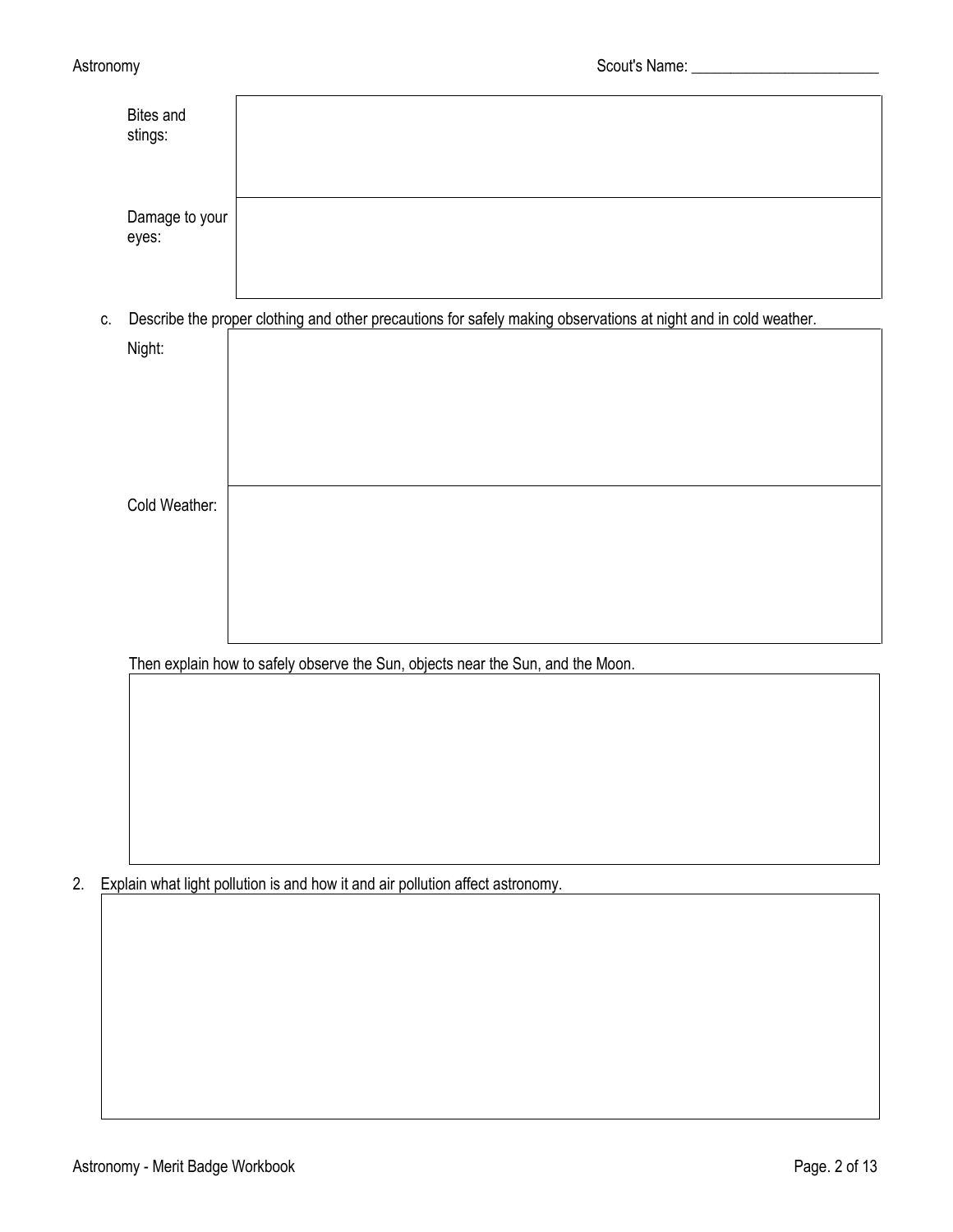3. With the aid of diagrams (or real telescopes if available), do each of the following:



a. Explain why binoculars and telescopes are important astronomical tools.

Demonstrate or explain how these tools are used.

b. Describe the similarities and differences of several types of astronomical telescopes, including at least one that observes light beyond the visible part of the spectrum (i.e., radio, X-ray, ultraviolet, or infrared).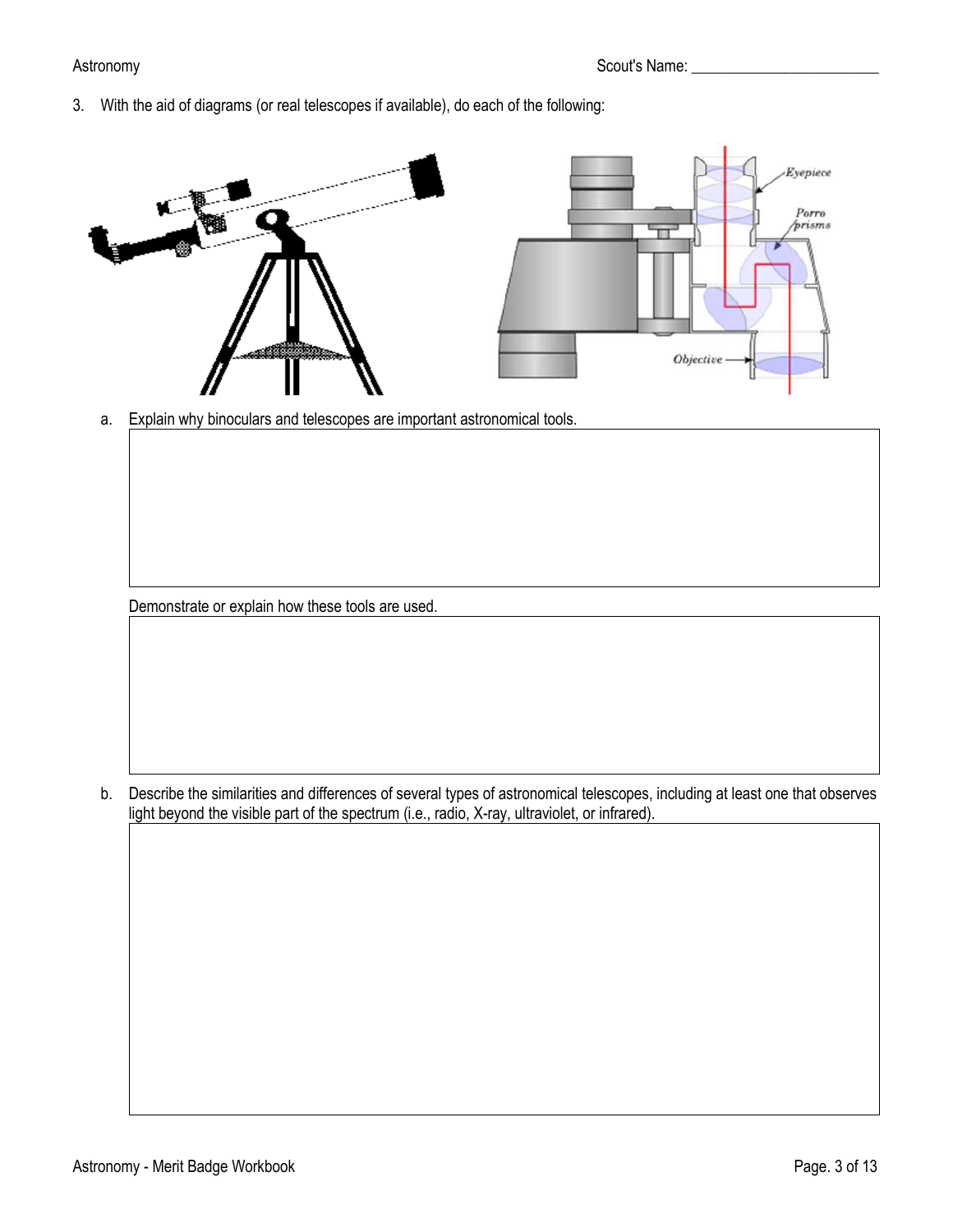c. Explain the purposes of at least three instruments used with astronomical telescopes.

d. Describe the proper care and storage of telescopes and binoculars both at home and in the field.

# 4. Do the following:

a. Identify in the sky at least 10 constellations, at least four of which are in the zodiac.

|                          | 1.                          |  |
|--------------------------|-----------------------------|--|
| $\Box$                   | $\overline{\phantom{a}}$ 2. |  |
| $\Box$                   | 3.                          |  |
| $\Box$                   | 4.                          |  |
| $\overline{\phantom{a}}$ | 5.                          |  |
| $\Box$ 6.                |                             |  |
| $\Box$                   | $\overline{7}$ .            |  |
| $\Box$ 8.                |                             |  |
| $\Box$                   | 9.                          |  |
|                          | 10.                         |  |

b. Identify at least eight conspicuous stars, five of which are of magnitude I or brighter.

| Name of star       | Magnitude |
|--------------------|-----------|
| 1<br>ι.            |           |
| 2.                 |           |
| 3.                 |           |
| 4.                 |           |
| 5.                 |           |
| 6.<br>$\mathbf{L}$ |           |
| 7.                 |           |
| 8.                 |           |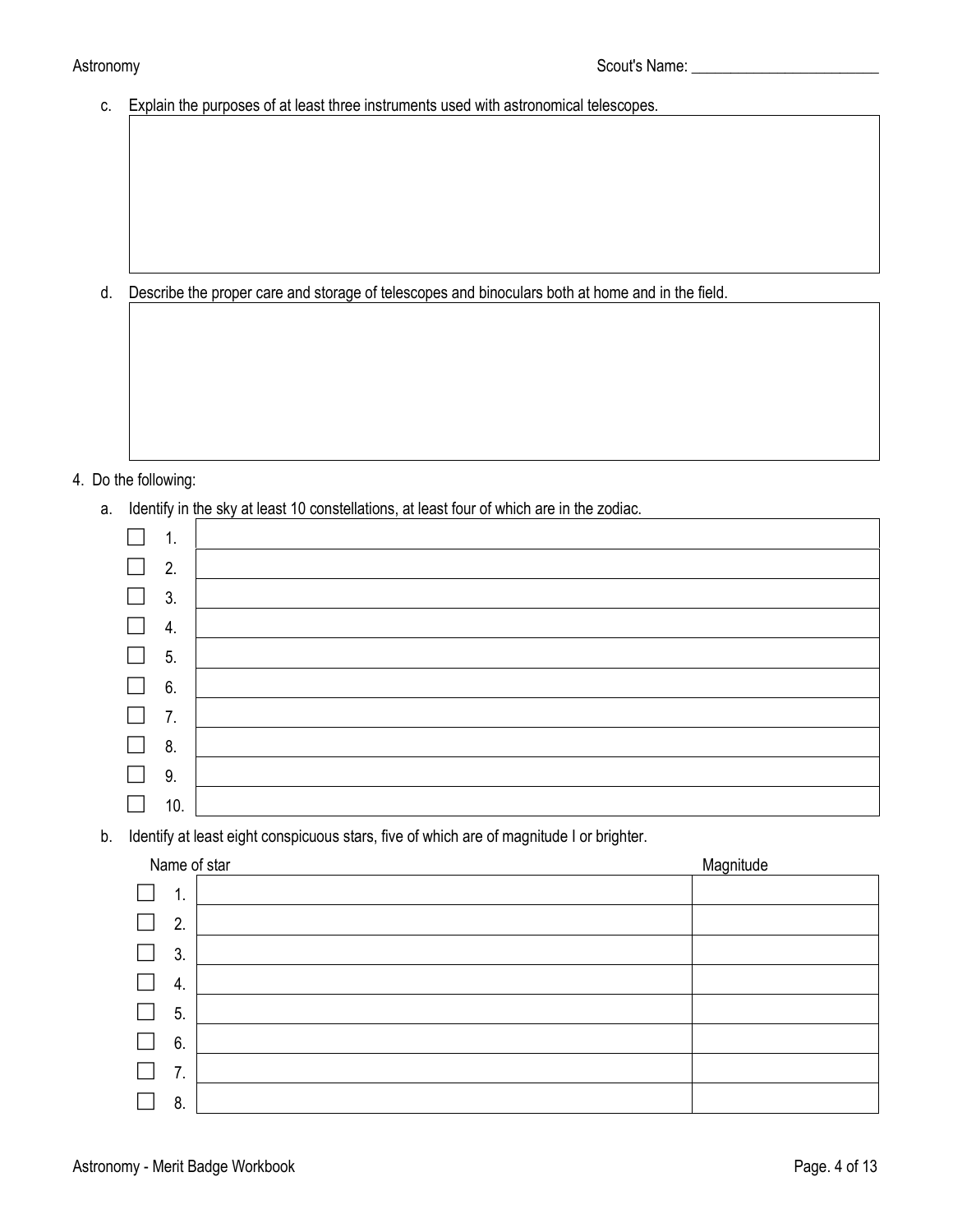c. Make two sketches of the Big Dipper. In one sketch, show the Big Dipper's orientation in the early evening sky. In another sketch, show its position several hours later. In both sketches, show the North Star and the horizon. Record the date and time each sketch was made.

| Date:<br>Time:                                        |                                                                                                                                                                                                                                            | Time:<br>Date: |
|-------------------------------------------------------|--------------------------------------------------------------------------------------------------------------------------------------------------------------------------------------------------------------------------------------------|----------------|
|                                                       |                                                                                                                                                                                                                                            |                |
|                                                       |                                                                                                                                                                                                                                            |                |
|                                                       |                                                                                                                                                                                                                                            |                |
|                                                       |                                                                                                                                                                                                                                            |                |
|                                                       |                                                                                                                                                                                                                                            |                |
|                                                       |                                                                                                                                                                                                                                            |                |
|                                                       |                                                                                                                                                                                                                                            |                |
|                                                       | • North Star                                                                                                                                                                                                                               |                |
|                                                       |                                                                                                                                                                                                                                            |                |
|                                                       |                                                                                                                                                                                                                                            |                |
|                                                       |                                                                                                                                                                                                                                            |                |
|                                                       |                                                                                                                                                                                                                                            |                |
|                                                       |                                                                                                                                                                                                                                            |                |
|                                                       |                                                                                                                                                                                                                                            |                |
|                                                       |                                                                                                                                                                                                                                            |                |
|                                                       |                                                                                                                                                                                                                                            |                |
| West                                                  | North                                                                                                                                                                                                                                      | East           |
| Suggested procedure:                                  | Choose a clear night when you will have time and the ability to make observations some hours apart. Looking north, draw                                                                                                                    |                |
|                                                       | the position of the Big Dipper with relation to the North Star. Note the time next to it. Several hours later (six hours are best                                                                                                          |                |
|                                                       | but at least four hours and preferably more than five hours) draw the position of the big dipper with relation of the North Star<br>and note the time next to it. (Be sure to clearly identify which diagram represents which observation) |                |
| d. Explain what we see when we look at the Milky Way. |                                                                                                                                                                                                                                            |                |
|                                                       |                                                                                                                                                                                                                                            |                |
|                                                       |                                                                                                                                                                                                                                            |                |
|                                                       |                                                                                                                                                                                                                                            |                |
|                                                       |                                                                                                                                                                                                                                            |                |
|                                                       |                                                                                                                                                                                                                                            |                |
|                                                       |                                                                                                                                                                                                                                            |                |
|                                                       |                                                                                                                                                                                                                                            |                |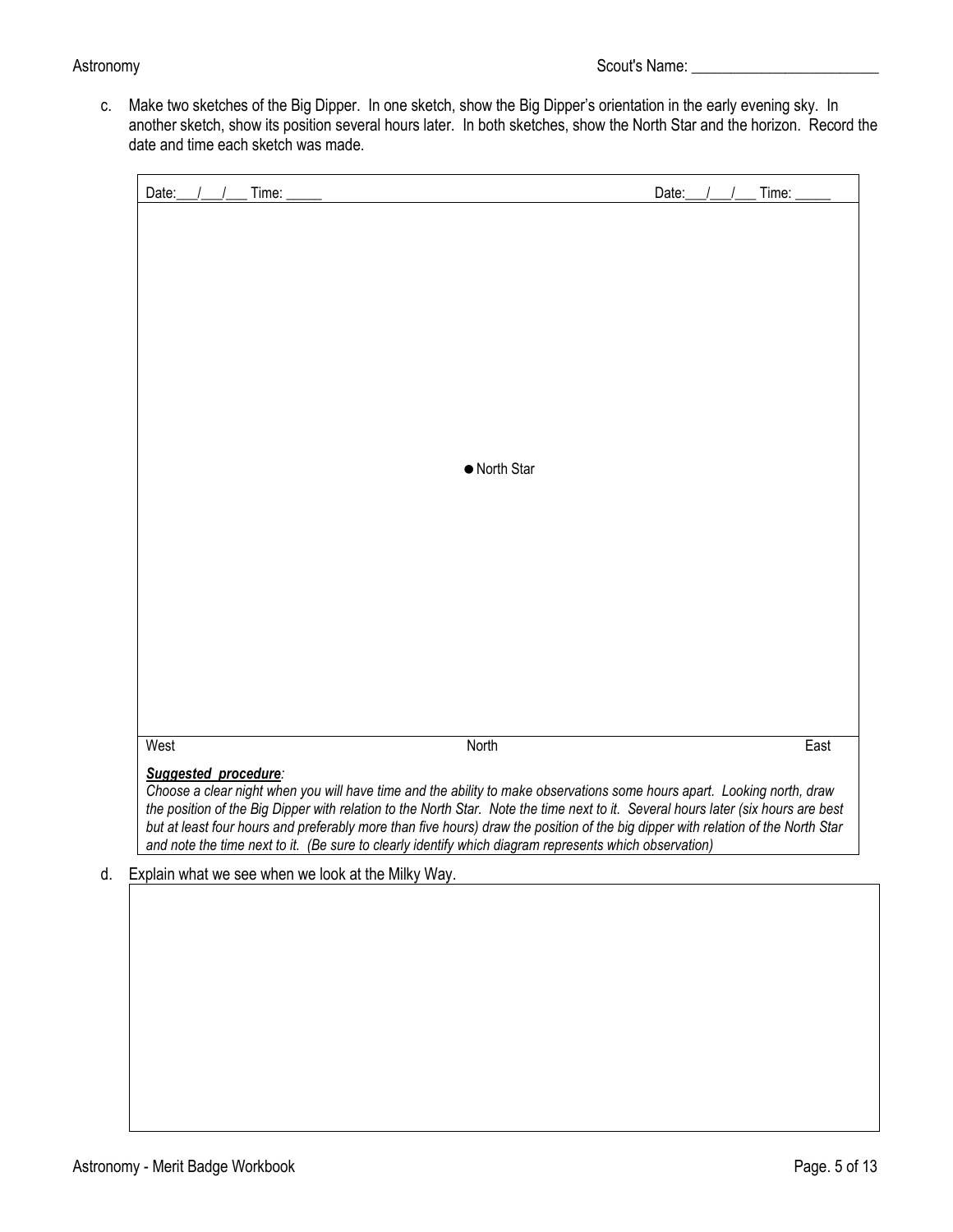- 5. Do the following:
	- a. List the names of the five most visible planets. Explain which ones can appear in phases similar to lunar phases and which ones cannot, and explain why.

| <b>Five Most Visible Planets</b> | Phases? | Why? |
|----------------------------------|---------|------|
|                                  |         |      |
|                                  |         |      |
|                                  |         |      |
|                                  |         |      |
|                                  |         |      |

b. Using the Internet (with your parent's permission), books, and other resources, find out when each of the five most visible planets that you identified in requirement 5a will be observable in the evening sky during the next 12 months, then compile this information in the form of a chart or table.

| <b>Planet Name</b> |  |  |  |
|--------------------|--|--|--|
| Month              |  |  |  |
| January            |  |  |  |
| February           |  |  |  |
| March              |  |  |  |
| April              |  |  |  |
| May                |  |  |  |
| June               |  |  |  |
| July               |  |  |  |
| August             |  |  |  |
| September          |  |  |  |
| October            |  |  |  |
| November           |  |  |  |
| December           |  |  |  |

c. Describe the motion of the planets across the sky.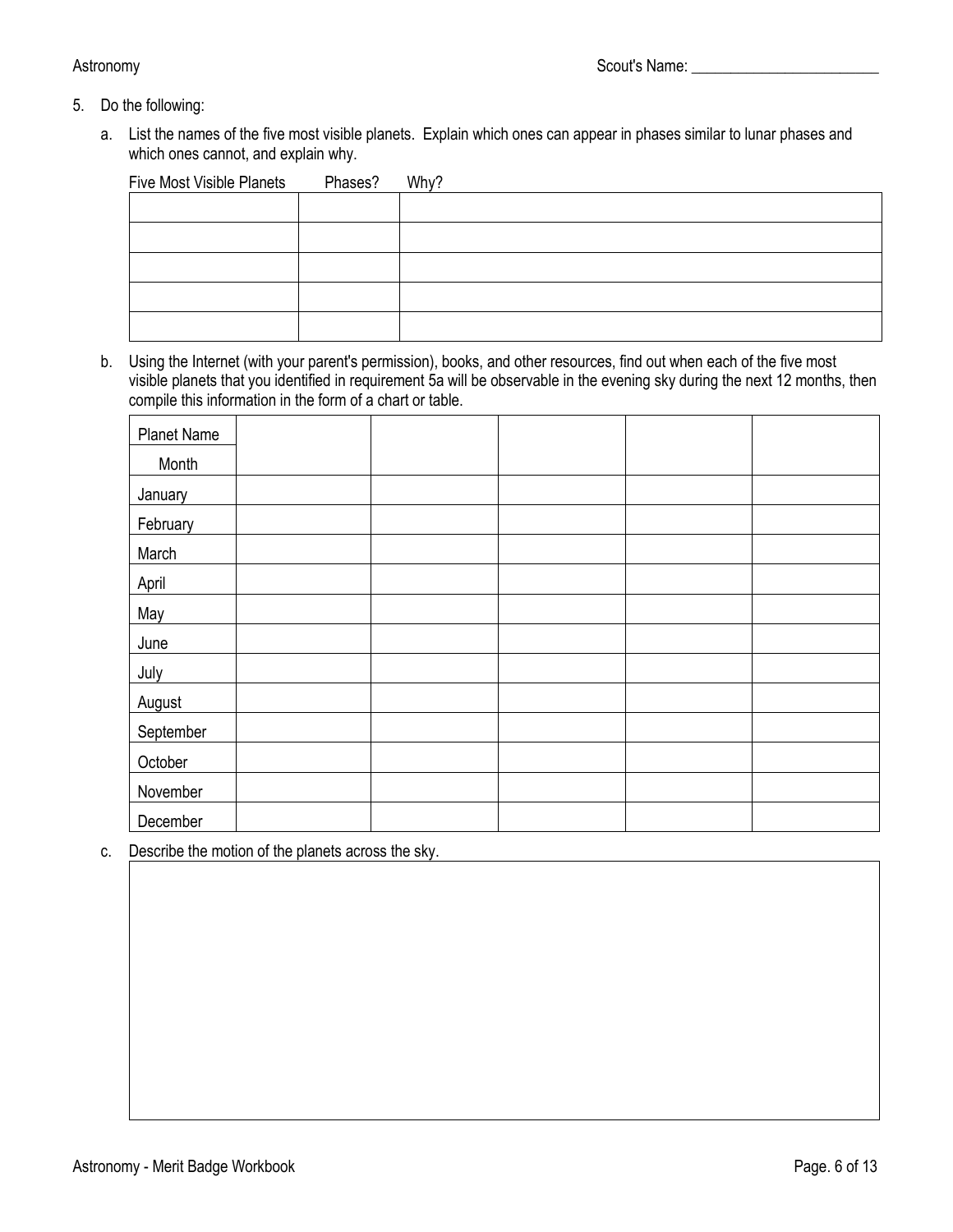d. Observe a planet and describe what you saw.

- 6. Do the following:
	- a. Sketch the face of the Moon and indicate at least five seas and five craters. Label these landmarks.\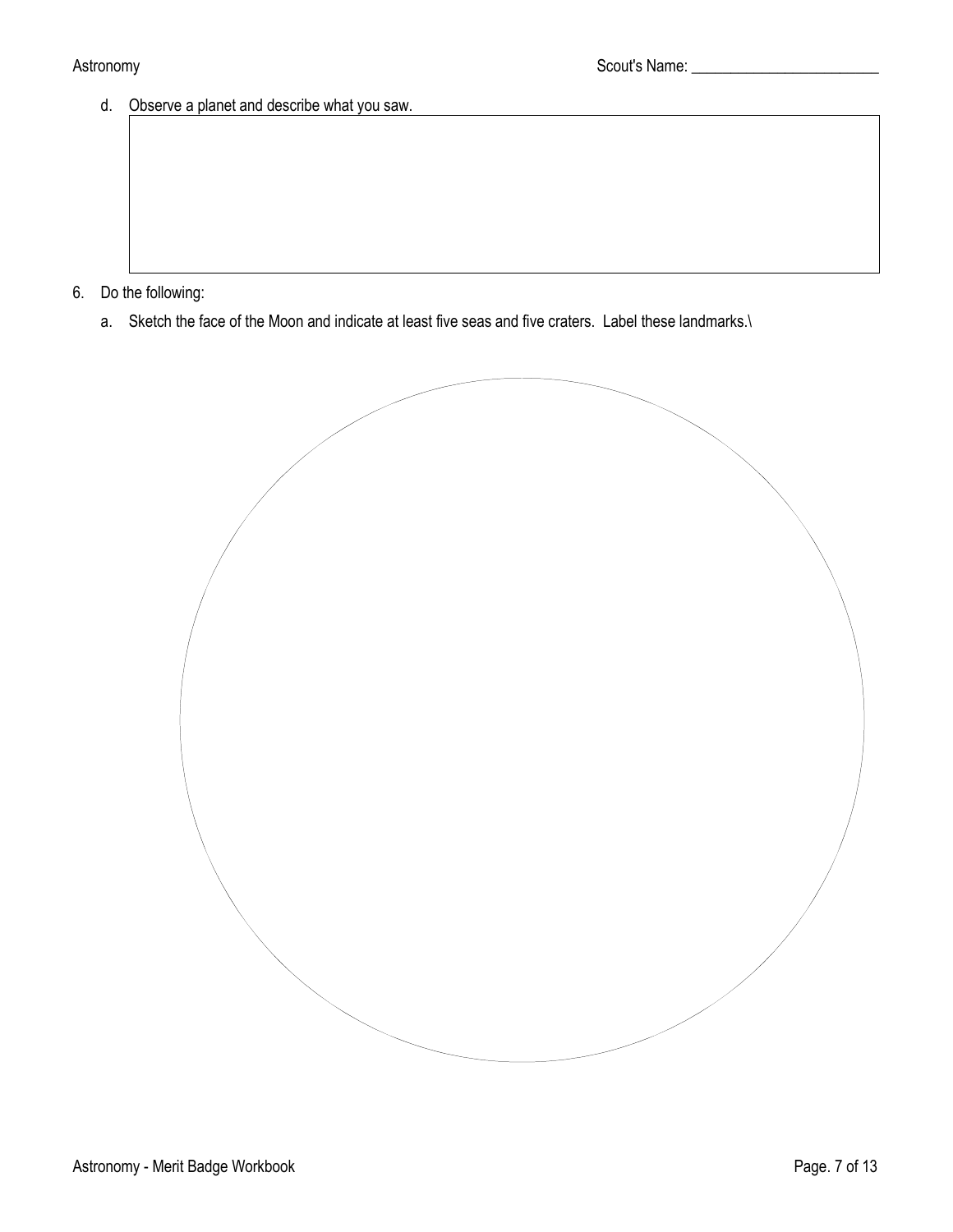b. Sketch the phase and the daily position of the Moon, at the same hour and place, for four days in a row. Include landmarks on the horizon such as hills, trees, and buildings.

| Date:<br>Date:                                             | Time:<br>Time: | Date:<br>Time:<br>Time:<br>Date:                                                                                                                                                                                                       |      |
|------------------------------------------------------------|----------------|----------------------------------------------------------------------------------------------------------------------------------------------------------------------------------------------------------------------------------------|------|
|                                                            |                |                                                                                                                                                                                                                                        |      |
|                                                            |                |                                                                                                                                                                                                                                        |      |
|                                                            |                |                                                                                                                                                                                                                                        |      |
|                                                            |                |                                                                                                                                                                                                                                        |      |
|                                                            |                |                                                                                                                                                                                                                                        |      |
|                                                            |                |                                                                                                                                                                                                                                        |      |
|                                                            |                |                                                                                                                                                                                                                                        |      |
|                                                            |                |                                                                                                                                                                                                                                        |      |
|                                                            |                |                                                                                                                                                                                                                                        |      |
|                                                            |                |                                                                                                                                                                                                                                        |      |
|                                                            |                |                                                                                                                                                                                                                                        |      |
|                                                            |                |                                                                                                                                                                                                                                        |      |
| East                                                       | South          |                                                                                                                                                                                                                                        | West |
| <b>Suggested procedure:</b>                                |                | First check to see whether it is a morning or evening moon and chose a time to view the moon. Avoid an                                                                                                                                 |      |
|                                                            |                | observation period when there will be a new moon. Choose a time and place you are going to be able to observe                                                                                                                          |      |
|                                                            |                | the moon each day. On the first day, sketch the relative position of the moon across the southern horizon noting its<br>height and shape (phase). Draw some landmarks on the sketch as points of reference. On the same drawing,       |      |
|                                                            |                | repeat this at the same time each day for the next three days, showing the height and shape of the moon for each                                                                                                                       |      |
|                                                            |                | observation. Note the date and time of your observation next to each sketch of the moon. If the sky is overcast<br>and the moon is not visible, either extend the observations until you can make four of them, and/or using the other |      |
| and indicate that what is an estimate due to overcast sky. |                | observations, estimate where the moon would have been and what shape it would have been on the overcast day(s)                                                                                                                         |      |
| Explain the changes you observe.                           |                |                                                                                                                                                                                                                                        |      |
|                                                            |                |                                                                                                                                                                                                                                        |      |
|                                                            |                |                                                                                                                                                                                                                                        |      |
|                                                            |                |                                                                                                                                                                                                                                        |      |
|                                                            |                |                                                                                                                                                                                                                                        |      |
|                                                            |                |                                                                                                                                                                                                                                        |      |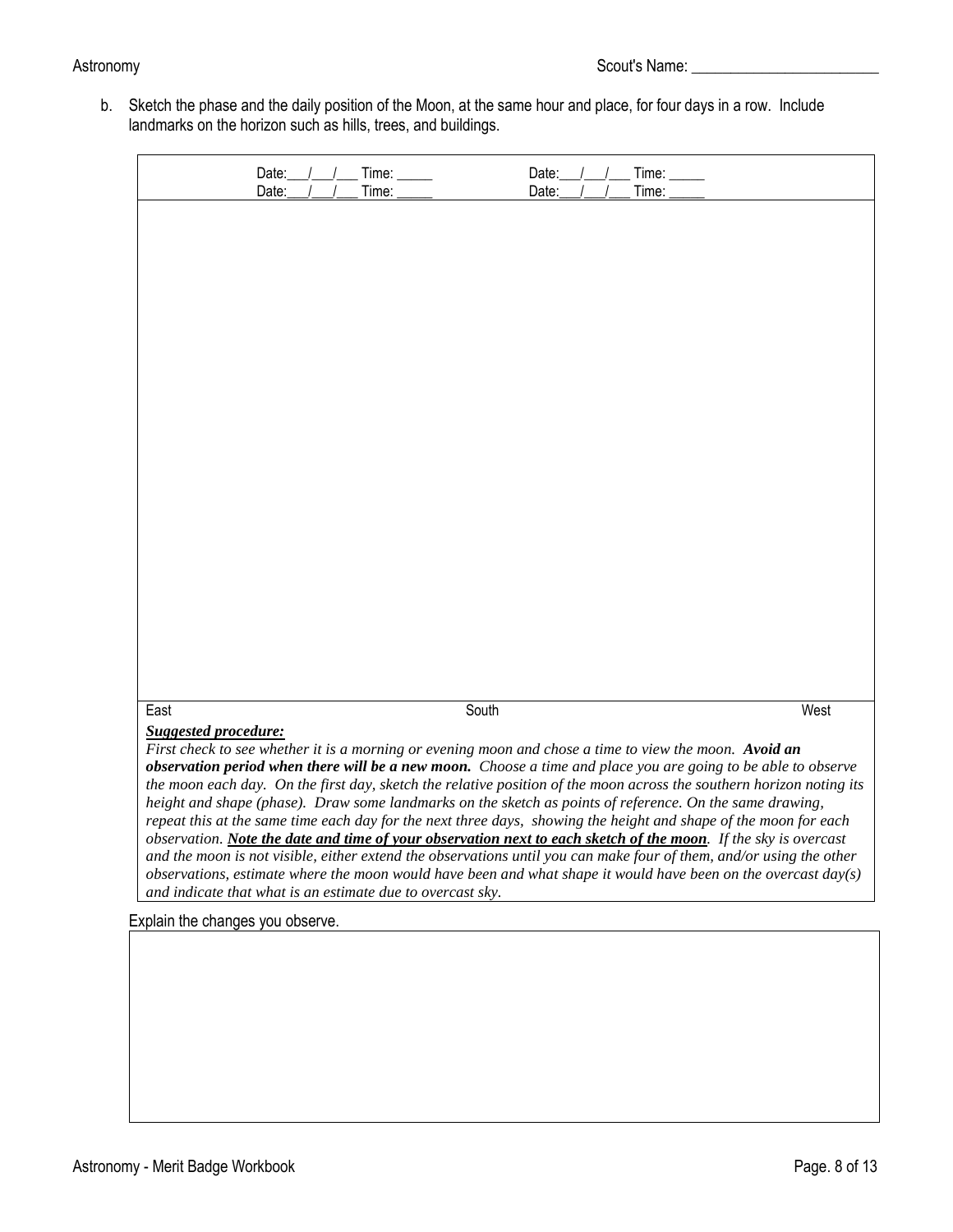c. List the factors that keep the Moon in orbit around Earth.

d. With the aid of diagrams, explain the relative positions of the Sun, Earth, and the Moon at the times of lunar and solar eclipses, and at the times of new, first-quarter, full, and last-quarter phases of the Moon.



*Editor's Note: These diagrams can be used to show the relative positions of the Sun, Earth, and Moon during the new, first-quarter, full, and last-quarter phases of the Moon as well as during the Waxing Gibbous", "Waning Gibbous", "Waxing Crescent", and "Waning Crescent" phases of the Moon (which is not required for the merit badge). Two of the diagrams can be used to show the positions both for a phase of the Moon and during an eclipse*.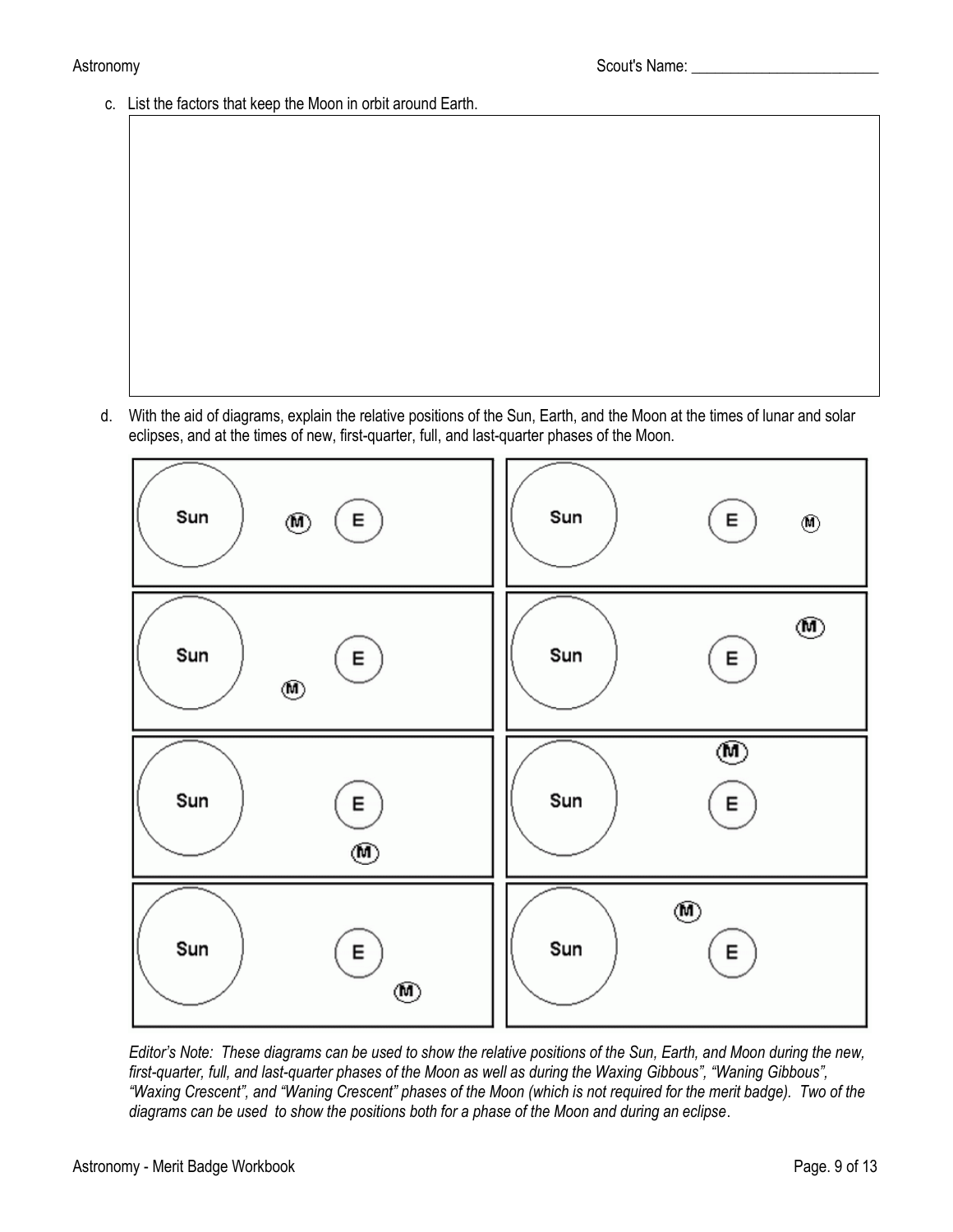# 7. Do the following:

a. Describe the composition of the Sun, its relationship to other stars, and some effects of its radiation on Earth's weather and communications.

| and communications.          |  |
|------------------------------|--|
| Composition:                 |  |
|                              |  |
| Relationship to other stars: |  |
|                              |  |
| Effects on Earth's weather:  |  |
|                              |  |
| Effects on communications.   |  |
|                              |  |
|                              |  |

b. Define sunspots and describe some of the effects they may have on solar radiation.

|    | Definition:  |                                                                                          |
|----|--------------|------------------------------------------------------------------------------------------|
|    |              |                                                                                          |
|    |              |                                                                                          |
|    | Effects:     |                                                                                          |
|    |              |                                                                                          |
|    |              |                                                                                          |
| C. |              | Identify at least one red star, one blue star, and one yellow star (other than the Sun). |
|    | Red star:    |                                                                                          |
|    | Blue star:   |                                                                                          |
|    | Yellow star: |                                                                                          |
|    |              | Explain the meaning of these colors.                                                     |
|    |              |                                                                                          |
|    |              |                                                                                          |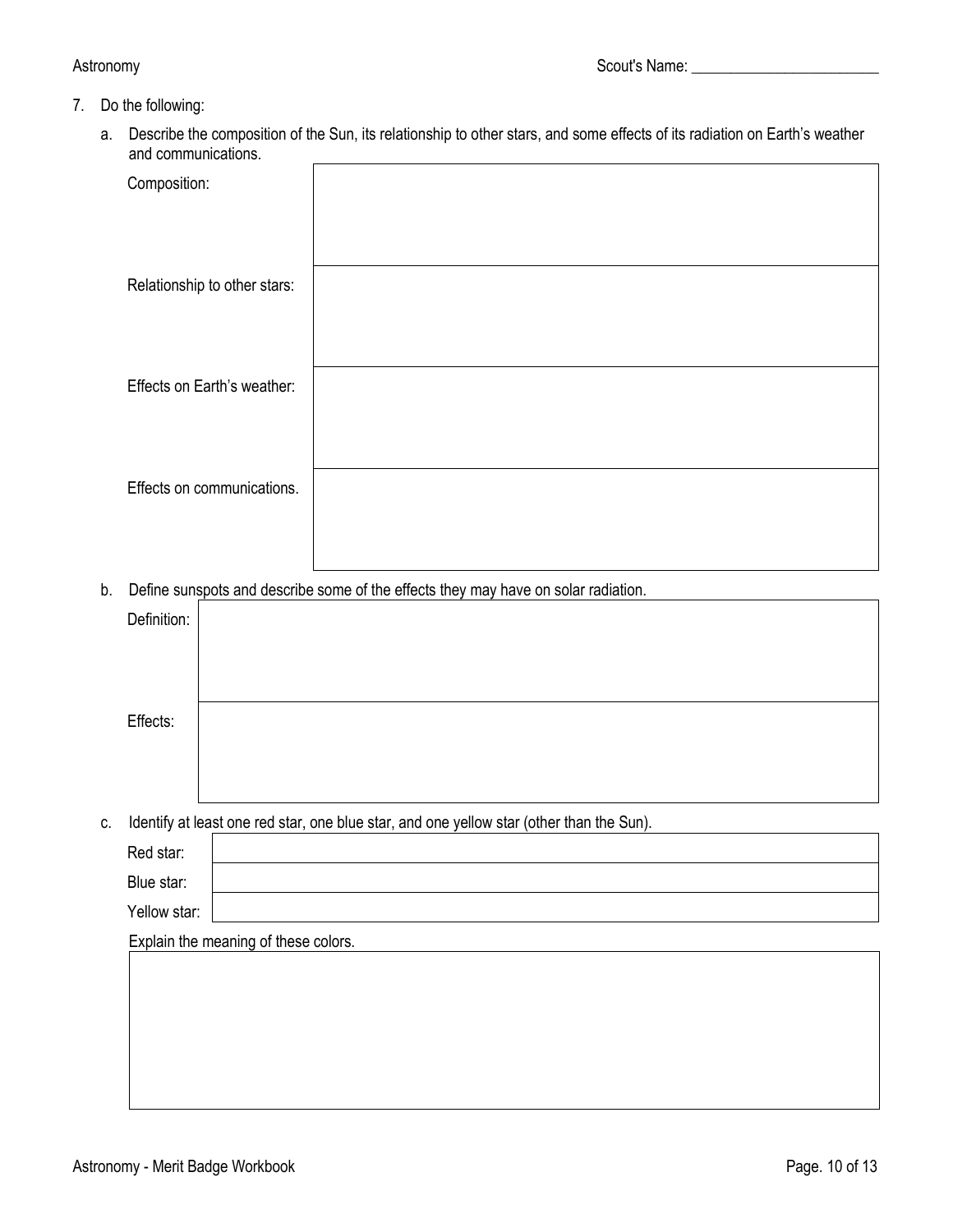8. With your counselor's approval and guidance, do ONE of the following:

 $\Box$  a. Visit a planetarium or astronomical observatory. Submit a written report, a scrapbook, or a video presentation afterward to your counselor that includes the following information:

- 1. Activities occurring there
- 2. Exhibits and displays you saw
- 3. Telescopes and instruments being used
- 4. Celestial objects you observed.
- $\Box$  b. Plan and participate in a three-hour observation session that includes using binoculars or a telescope. List the celestial objects you want to observe, and find each on a star chart or in a guidebook.

- $\Box$  Prepare an observing log or notebook. Show your plan, charts, and log or notebook to your counselor before making your observations. Review your log or notebook with your counselor afterward.
- $\Box$  c. Plan and host a star party for your Scout troop or other group such as your class at school. Use binoculars or a telescope to show and explain celestial objects to the group.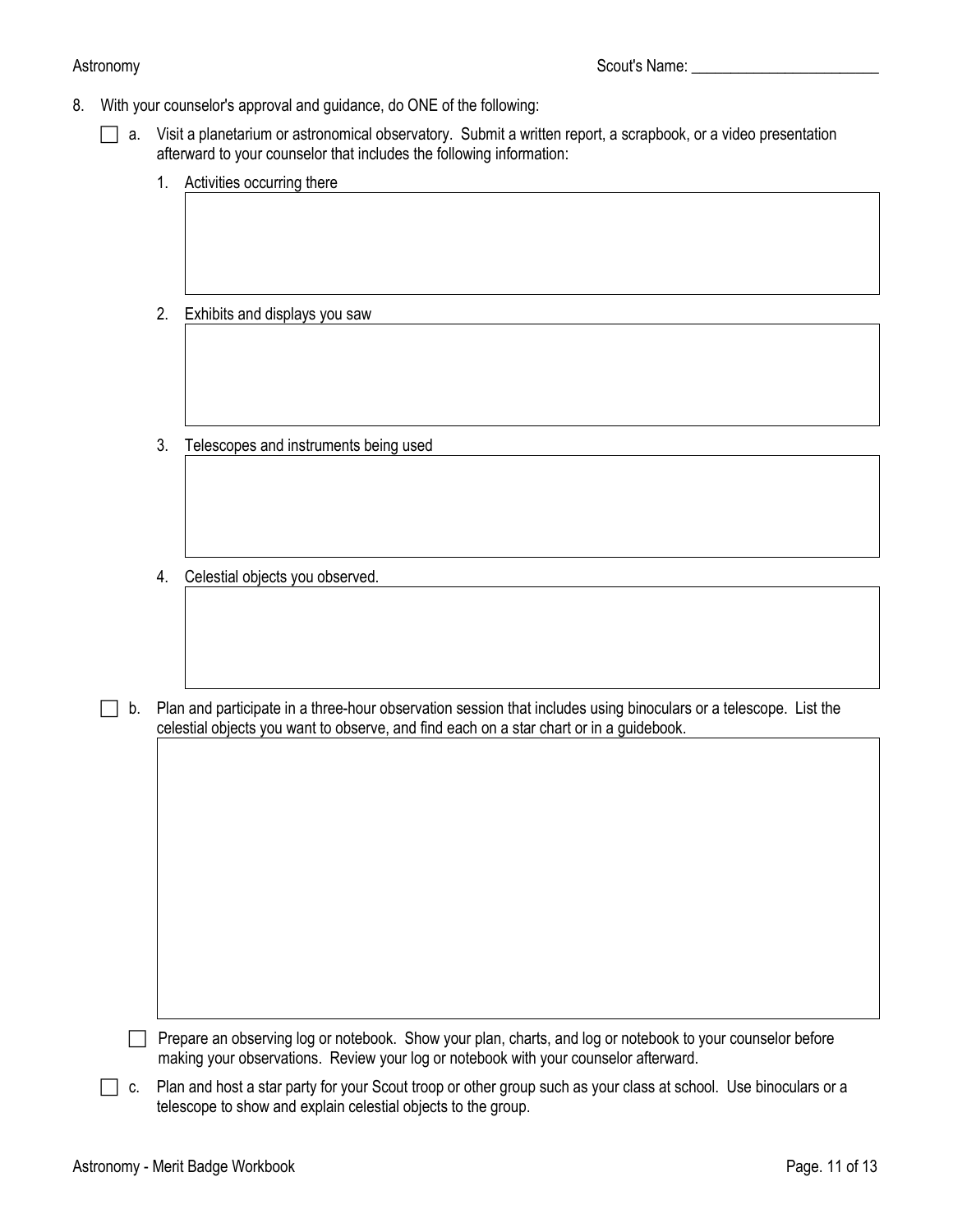- $\Box$  d. Help an astronomy club in your community hold a star party that is open to the public.
- $\Box$  e. Personally take a series of photographs or digital images of the movement of the Moon, a planet, an asteroid or meteoroid, or a comet. In your visual display, label each image and include the date and time it was taken. Show all positions on a star chart or map. Show your display at school or at a troop meeting. Explain the changes you observed.

9. Find out about three career opportunities in astronomy.

| . . |  |
|-----|--|
|     |  |
| v.  |  |

Pick one and find out the education, training, and experience required for this profession

Discuss this with your counselor, and explain why this profession might interest you.

# **Requirement resources can be found here:**

[http://www.meritbadge.org/wiki/index.php/Astronomy#Requirement resources](http://www.meritbadge.org/wiki/index.php/Astronomy#Requirement_resources)